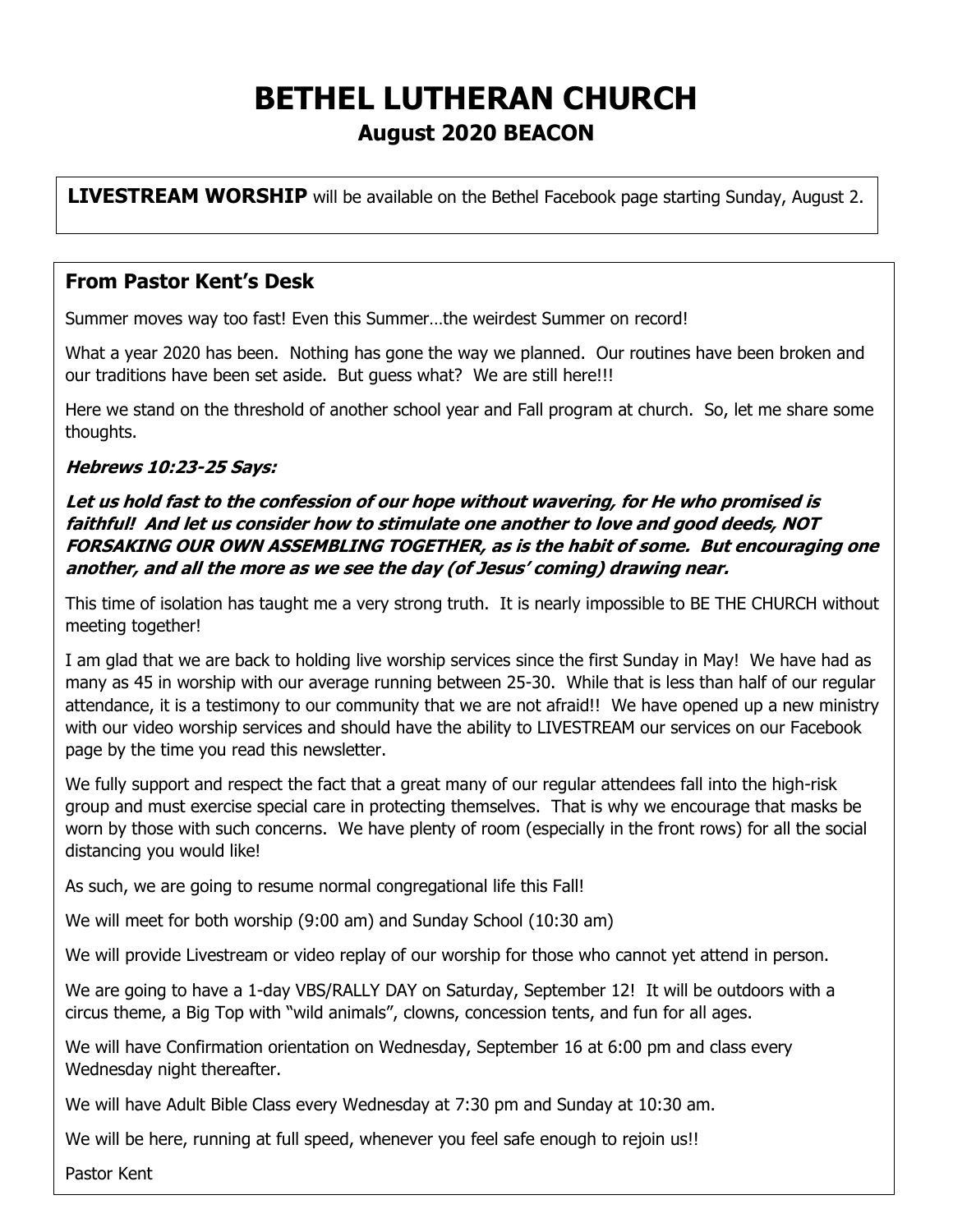# **July 12, 2020 Church Council Minutes**

(to be reviewed at the August Council meeting)

**Present**: Allen Redman, JoAnne Schwarz, Jeff Jacobson, Dale Krohn, Greg Carolus, Marilyn Ingalls, Kyle Rice, and Pastor Wallace

**Call to order** by President Allen Redman "In the Name of the Father, the Son and the Holy Spirit. Amen." **Devotions:** None

**Approval of the Agenda**: No additions. Motion was made, seconded & approved.

**Approval of the June Minutes**: Motion was made, seconded & approved.

**Approval of the Treasurer's Report**: Treasurer Dudley will check on payments to Wells Fargo, CenturyLink, and Visa. Motion made to accept, seconded, & approved.

**Pastor's Report**: Pastor Wallace advised that Rebecca plans on having Bible School on September 12. Confirmation orientation will be on September  $16<sup>th</sup>$  with class every Wednesday night after that. The LCMC gathering has been reduced to 1 day. The meeting has been scheduled for October  $5<sup>th</sup>$  from 10:00 AM until 6:00 PM in the St. Paul, Minnesota area. Discussion on the Pastor visiting the shut-ins and the difficulty in doing so because of COVID-19.

#### **Ministry Team Reports**:

- 1. Children & Youth: No meeting. Devon Bernard attended camp, but the week was shortened because of a positive test of the COVID-19. Devon was quarantined and tested negative. Gavin will be attending Village Creek Bible Camp in Lansing, Iowa this week, but has not found out whether or not the camp is going to be held.
- 2. Outreach & Fellowship: No meeting
- 3. Property Committee: No meeting
- 4. Worship & Music Ministry Team: No meeting
- 5. Social Concerns: No meeting
- 6. Mission/Benevolence Ministry Team: The committee met and decided to ask the council for approval of sending Benevolence funds to AP Food Pantry, Lutheran Church Ministry, NE Iowa Food Bank, Friends of the Family, and MICA (Marshalltown tornado relief). A motion was made, seconded, and approved to send \$800.00 to each entity.

#### **Correspondence/Bill Approval**: None

#### **Old Business**:

- 1. Church Directory: No progress
- 2. Operation Cornerstone: Over \$8000.00 has been donated thus far. A motion was made, seconded, and approved to deposit proceeds from Operation Cornerstone into a separate account.
- 3. Mediacom update: Mediacom phone and internet will be installed in the church when Mediacom schedules us in.

#### **New Business**:

- 1. Pay Roll Protection Plan: Kyle advised that the completion of the PPP has been extended from 8 weeks to 24 weeks. The criteria may be changing again, so the council will hold off on any action.
- 2. Pastor's vacation time: The pastor advised that he has been at Bethel for about a year and hasn't used any vacation days (Sundays off) as of yet. The Pastor was advised that he needs to use his vacation. A discussion was had about Pastors that participate in pulpit supply. Pastor Wallace advised that he would notify the church council in writing when he requests vacation.
- 3. Masks in Church: Discussion about members wearing masks during the church service. Maybe more members would come back to Sunday Services if more people wore masks. The council decided that they would not require masks. Pastor Wallace advised that he will make a note in the Beacon that masks will not be mandated, but members should feel free to wear a mask if they feel more comfortable doing so.

Motion to adjourn, second & approved. Closing Prayers/The Lord's Prayer. Submitted by Jeff Jacobson, Recording Secretary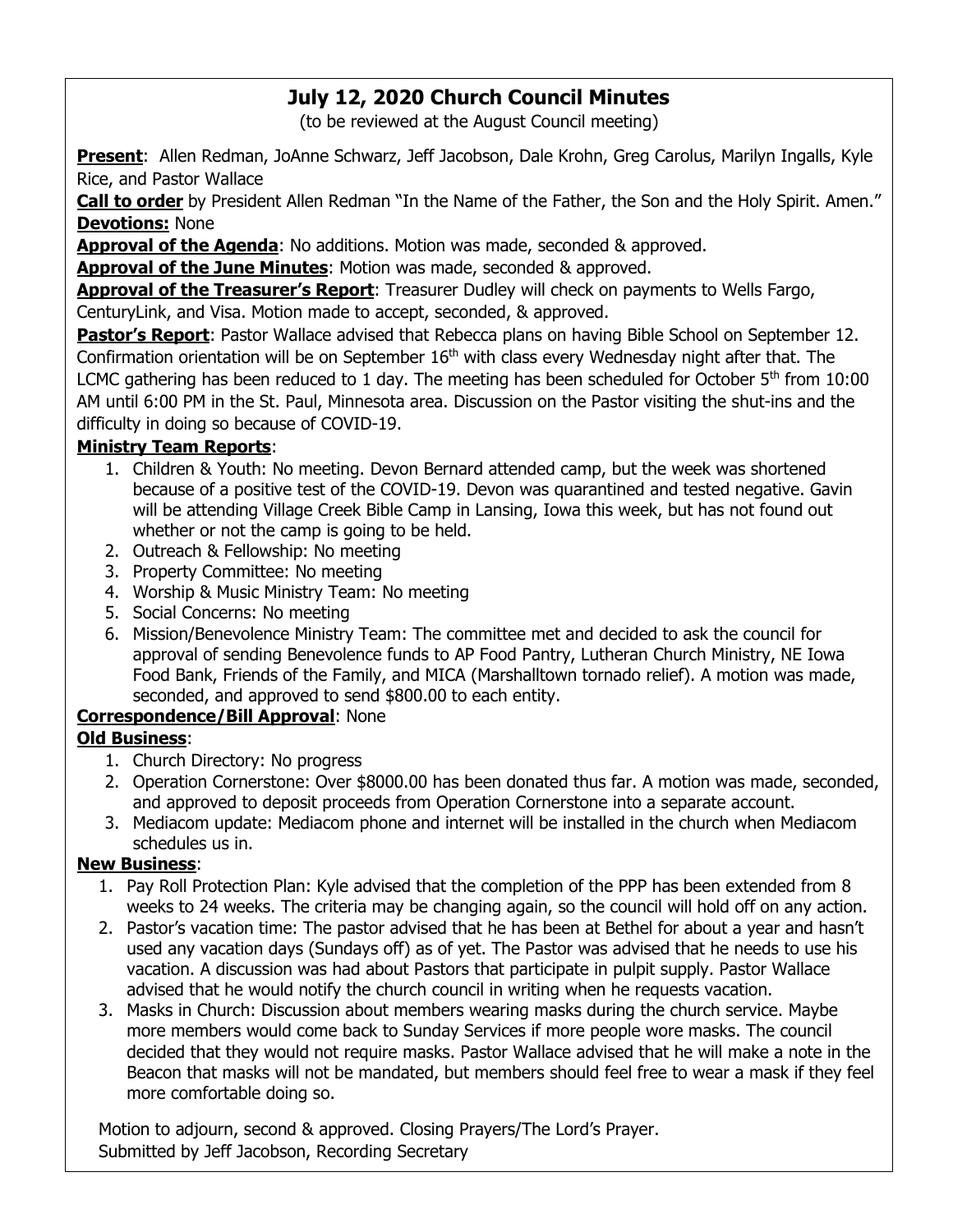## **Hey Bethel Lutheran Kids – BIG or Little!**

When you receive this, it will likely be August!... Month # 8, of 2020!... We press on. Can we agree that this has been one of the strangest years of our lives? How has it affected you?

What about our kids? Some kids may think what's happening in our world is "normal" because they are so young. Some may have experienced parents being without work, anxiety and confusion about changing lifestyles. Some are not eating well. Some are sad and depressed. (The numbers are increasing.) Every day there are new reports of missing kids and youth.

My heart breaks for the kids and youth of today! Especially if they have never come to know Jesus as their Lord and Savior! Many of you wonder how you could ever have made it through the challenges of your life without knowing Him! I do too! Yet there are children in our community who have never heard. Some may have heard stories, but have yet to experience the reality of Jesus in their lives. Yes, the "fields are white"! (Read John 4:34-36)

What can we do, right here, right now?

First, let's segue to the last century, when "circus" meant, a big top tent, ringmaster, acrobats, animals, clowns, magicians, tightrope walkers, trained animals, and so much more! The performers made it look joyously and amazingly easy! But that was due to the non-stop hard work of "practice"! There was a lot of moving, packing, setting up, tearing down, and moving again! There were 2–3 shows daily, with rarely a day off. Circus performers had to be passionate, adventurous and courageous!

Consider the heroes of the Bible. Forever known because they lived passionate, adventurous lives and exhibited supernatural courage! Because of the challenges of the days we currently live in, we will portray this virtue and the great heroes of our faith who taught us, in the four hours of our "Big Top Bethel", VBS!

Deuteronomy 31:6: "Be strong and courageous. Do not fear or be in dread of them, for it is the Lord your God who goes with you. He will not leave you or forsake you."

Having said this, we (Brooke Paulson and I) excitedly, passionately and with courage, announce:

"BIG TOP BETHEL"

A carnival/circus for "kids of all ages"! Where Jesus will be proclaimed!

September 12, 2020 1:00 p.m. until 5:00 p.m.

This will tentatively include, but will not be limited to:

Clowning 101: Become a clown for Jesus!

The BIG TOP TENT: where we will present FUN Bible Lessons and ACTS of all kinds, including HOMETOWN CLOWNS, Lion taming (yes!), Elephant antics, and MORE!

Carnival Tents, including:

- 1) Pop Bottle Ring Toss
- 2) Balloon/Dart Toss
- 3) Squirt Gun/Moving Target
- 4) Ducky Pond
- 5) Fortune Teller (Prophecy/Scripture)
- 6) Bearded Lady (cont.)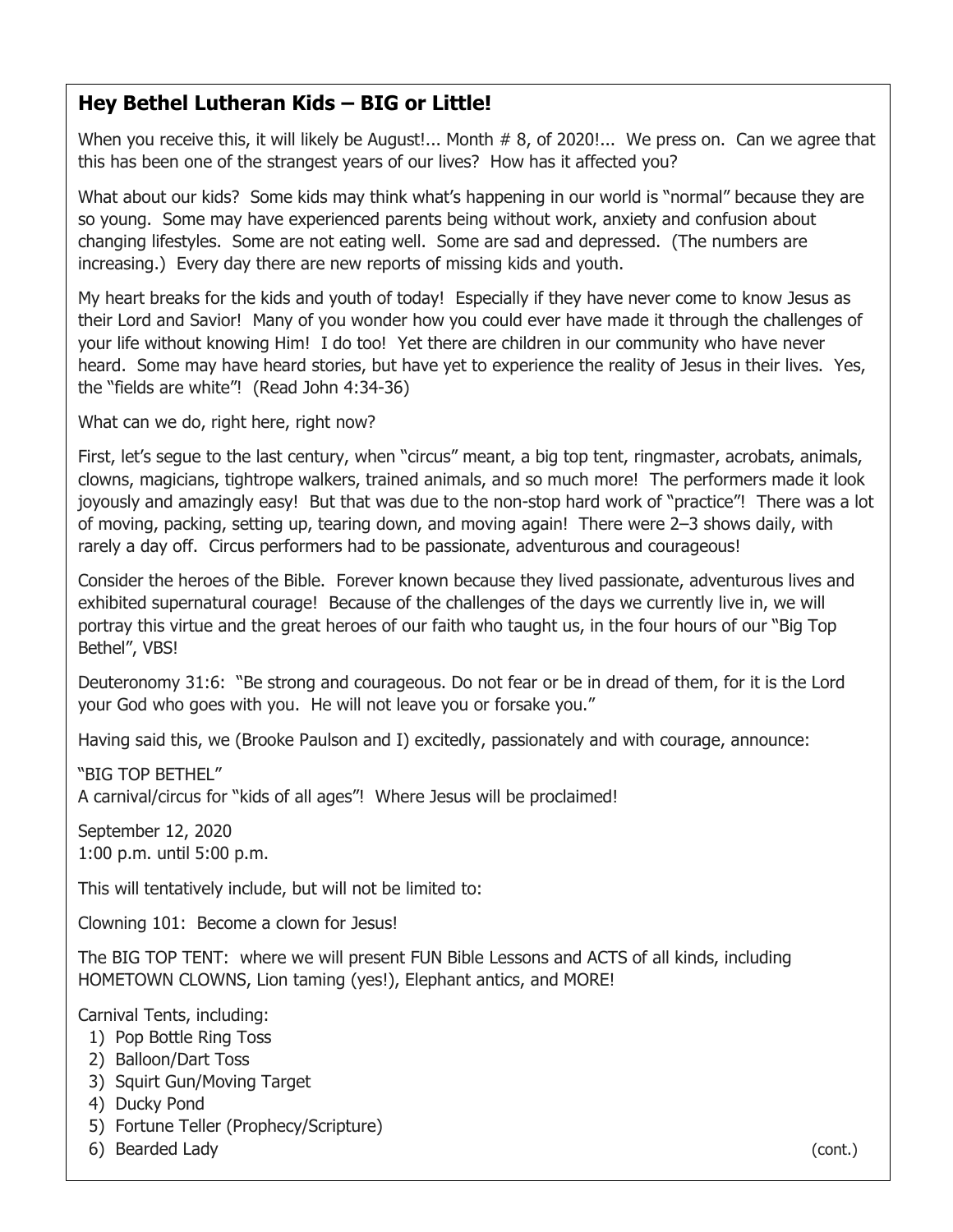#### **Hey Bethel Lutheran Kids – BIG or Little!** (cont.)

7) Prizes (There will be many prizes.)

8) Face Painting (Yes, we'll be safe.)

9) Disc Drop/Clown Toss (No, we aren't tossing the clowns! LOL!)

AND #10) THE "pièce de résistance": OUR OWN HOMETOWN MAYOR OF PARKERSBURG: PERRY BERNARD, IN THE DUNK TANK!!!!!

We'll have a roaming BALLOON TWISTER and "Pop-Up" contests like bubble gum blowing and hula-hoop twirling.

AND, We'll have a "FOOD TRUCK" (Actually The Mennens' motor home) where we'll be serving: Popcorn, Hot Dogs, Snow Cones, Lemonade...

As you might imagine, we have some needs!

STUFF: ~Pop-up tents to borrow

PEOPLE: ~Tent managers ~Refreshment servers ~Face painters ~CLOWNS (TO BE TRAINED, Kids of all ages, NO SCARY CLOWNS)  $\sim$ Costume wearers (Lion, Elephant, & maybe a dog.) ~Helpers for CLOWNING 101 ~Ticket Booth ~Set up Saturday a.m. ~Tear down Saturday p.m. ~Poster makers

So, please pray and invite your grandchildren,… invite ALL the children you know to attend this event!

And PLEASE pray about how you can be involved in this! We want to bless our community!... and glorify Jesus!

Rebecca Wallace

# **Usher Schedule for Remainder of 2020**

The Church Council has set up the following usher schedule for the remainder of 2020. If you need a replacement, please call Dennis Gerloff at 319-415-6818 or Greg Carolus at 319-859-5151.

| September 6                 |
|-----------------------------|
| September 13 & September 20 |
| September 27 & October 4    |
| October 11 & October 18     |
| October 25 & November 1     |
| November 8 & November 15    |
| November 22 & November 29   |
| December 6 & December 13    |
| December 20 & December 27   |
|                             |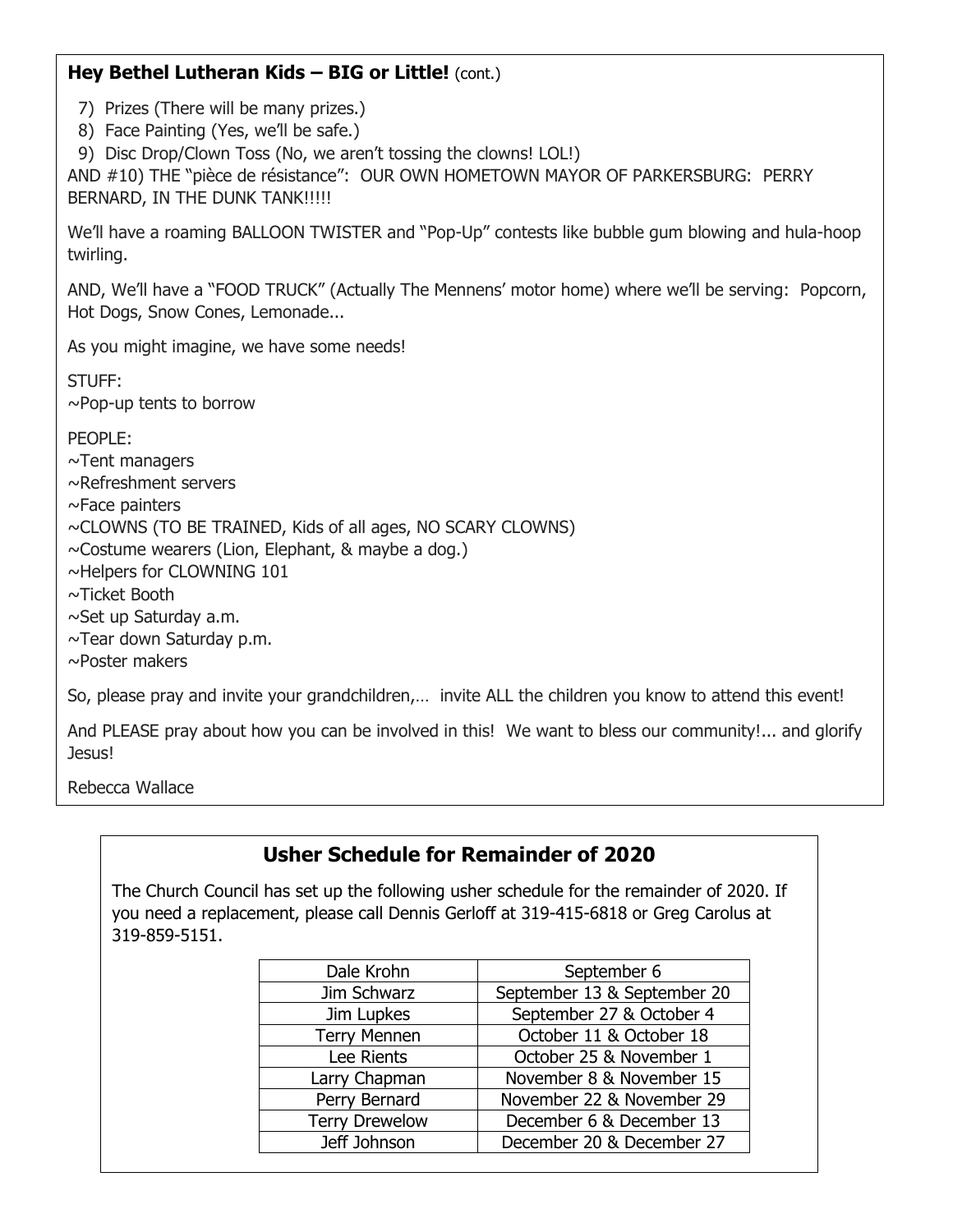## **Worship Assistant Schedule for August--Worship Service 9:00 am**

|                    | <b>August 2, 2020</b>         | <b>August 9, 2020</b> | <b>August 16, 2020</b> | <b>August 23, 2020</b> | <b>August 30, 2020</b> |  |
|--------------------|-------------------------------|-----------------------|------------------------|------------------------|------------------------|--|
| <b>USHERS</b>      | <b>Bruce Simon</b>            | <b>Bruce Simon</b>    | Steve Brouwer          | <b>Steve Brouwer</b>   | Dale Krohn             |  |
| ORGANISTS/PIANISTS | Janet Mennen/Sharleen Hubbard |                       |                        |                        |                        |  |
| <b>ALTAR GUILD</b> |                               |                       |                        |                        |                        |  |
| <b>ACOLYTES</b>    | Eliza Buss                    | Gavin Bernard         | Corryn Mann            | Ava Mann               | Evan Palmer            |  |
| <b>COMMUNION</b>   | Sherry Brouwer                |                       | <b>Sherry Brouwer</b>  |                        |                        |  |
| <b>ASSISTANTS</b>  | Jeff Jacobson                 |                       | Jeff Jacobson          |                        |                        |  |

## **July Summary of Attendance and Financial Contributions**

|                                                     | Attendance | Bene./Mission | Current     | Parsonage<br>Improvements | Operation<br>Cornerstone -<br>Tuckpointing |
|-----------------------------------------------------|------------|---------------|-------------|---------------------------|--------------------------------------------|
| Sunday, July 5                                      | 24         | \$142.00      | \$2,163.00  | \$0.00                    | \$6,725.00                                 |
| Sunday, July 12                                     | 30         | \$133.33      | \$1,789.97  | \$0.00                    | \$3,420.00                                 |
| Sunday, July 19                                     | 36         | \$71.83       | \$1,761.47  | \$0.00                    | \$4,363.00                                 |
| Sunday, July 26                                     | 44         | \$107.85      | \$1,325.70  | \$0.00                    | $*$ \$9,000.00                             |
| <b>January 1-July 26, 2020</b>                      |            | \$3,877.60    | \$70.969.50 | \$250.00                  | \$23,508.00                                |
| *Matching funds = $$8,000$ included in this figure) |            |               |             |                           |                                            |

#### **Organized Prayer for Bethel Families**

**Week of August 2** – Beth Van Lengen, Pat Rule, Leah Ingalls & family

**Week of August 9 –** Shirley Bergman, Steve & Sherry Brouwer, Jeff & Stacy Palmer & family

**Week of August 19** – Randy & Connie Luhring & family, Benne Buss

**Week of August 23** – Jean Scully, Michelle **Stearns** 

**Week of August 30** – Perry & Adrian Bernard & family

#### **August Birthdays**

- 5 Taylor Buss, Desiree Tomkins 14 Norma Dudley
- 
- 
- 9 Hope Tomkins, Rebecca Wallace 20 Kyle Rice
- 
- 
- 
- 13 Ken Beckman, Mark Buss 29 Sara Deike
- 
- 6 Mary Fink 15 Diane Buss, Pat Van Hauen
- 7 Connie Rule 17 Devin Bernard, Mike Neisen
	-
- 10 Ethan Allen, Kim Marlette 23 Wayne Dudley, Ava Mann
- 11 Kolbi Rice 24 Courtney Frey
- 12 Brenda Everts 27 Rylan Paulson
	-